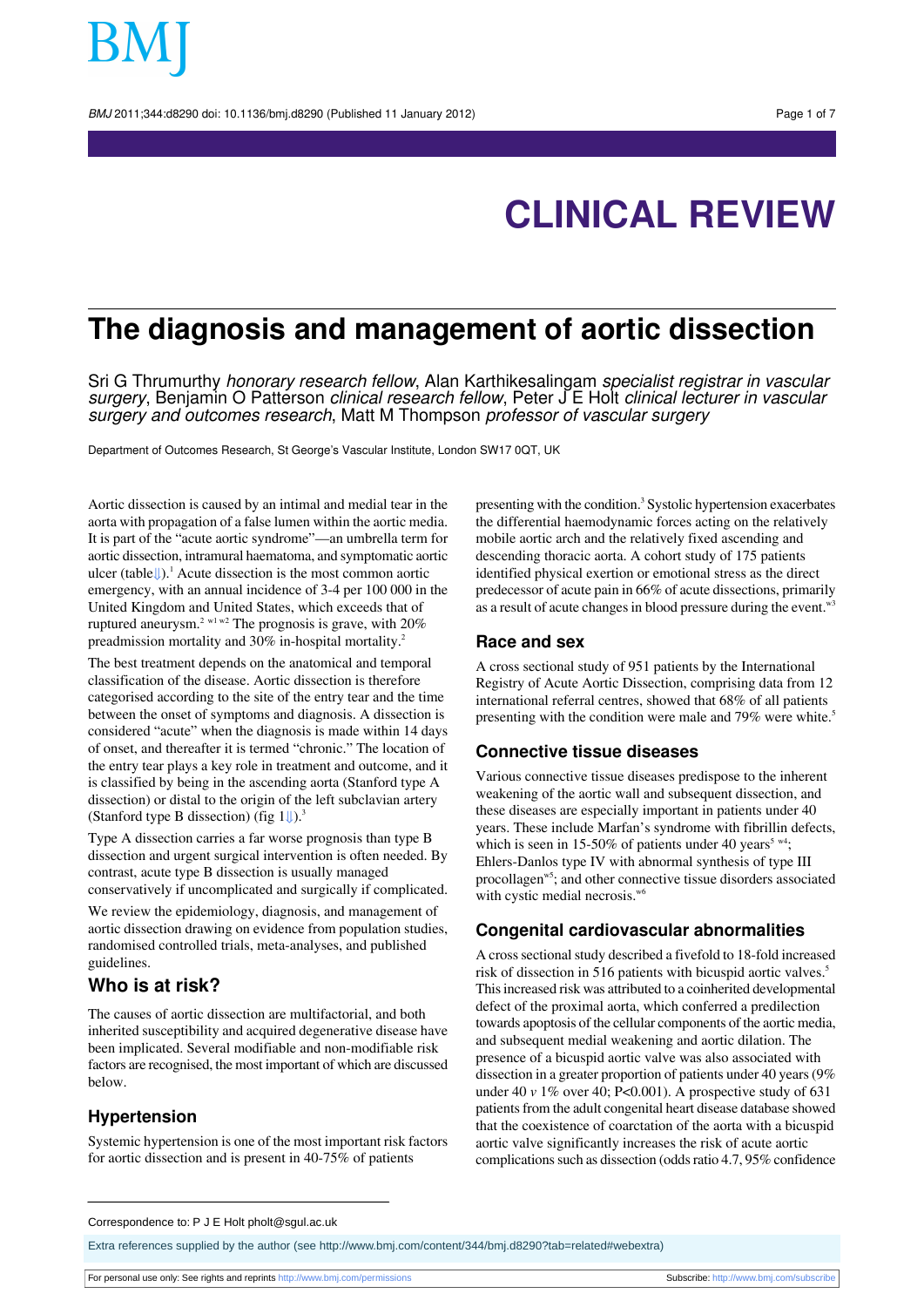#### **Summary points**

Aortic dissection is diagnosed and managed according to its anatomical extent and chronicity

White men aged over 40 years with hypertension, or those under 40 with Marfan's syndrome or bicuspid aortic valves, are at highest risk

Patients often present with acute onset sharp chest pain, sometimes with loss of consciousness or poor perfusion of end organs

Computed tomography aortography is the first line diagnostic investigation, followed by transoesophageal echocardiography; magnetic resonance angiography is preferred for surveillance

Manage proximal (type A) dissection surgically if possible

Uncomplicated distal (type B) dissection is best managed with intensive drug treatment; complicated type B dissection requires surgical intervention

All patients need lifelong antihypertensive therapy and surveillance imaging

#### **Sources and selection criteria**

We searched the Medline, Embase, Web of Science, and Cochrane databases for "aortic dissection" and used reference lists to identify key studies. Two authors independently performed the searches and mutual consensus was reached. Because of the lack of large well designed randomised controlled trials, we gave priority to systematic reviews, meta-analyses, and studies from the International Registry of Acute Aortic Dissection.

interval 1.5 to 15; P=0.01); this has been attributed largely to age, sex, aortic valve dysfunction, and the hypertension associated with coarctation.<sup>w7</sup> Several familial aneurysmal syndromes (such as congenital contractural arachnodactyly, familial thoracic aortic aneurysm or Erdheim's cystic medial necrosis, familial aortic dissection, familial ectopia lentis, and familial Marfan-like habitus) also predispose to aortic dissection.<sup>6 w8</sup>

#### **Miscellaneous risk factors**

Prevalence studies have shown that aortic vasculitic disease,  $\mathbb{S}^8$ cocaine misuse, $w_{10}$  and pregnancy<sup>7</sup> are risk factors for aortic dissection. One report on 723 patients found a 5% rate of iatrogenic aortic dissection after cardiac interventions, including percutaneous revascularisation and coronary artery bypass  $graffing.^{\rm w11}$ 

Although British national statistics show that dissection affects all ages (27% of patients aged 17-59 years, 40% aged 60-74 years,  $v^{12}$  33% aged >75 years), older patients (>40 years) are more likely to have concurrent hypertension or atherosclerosis, whereas younger patients are more likely to have Marfan's syndrome, a bicuspid aortic valve, or aortic intervention before presentation.<sup>5</sup>

## **How do patients present?**

Patients typically present with the abrupt onset of sharp tearing or stabbing chest pain, which may improve slightly over time, although pain may be absent in  $10\%$  of patients.<sup>8</sup> Asymptomatic presentation is more common in patients with diabetes.<sup>w13-w15</sup> The pain may radiate to the neck in type A dissection or to the interscapular area in type B aortic dissection.<sup>9</sup> Acute rupture or inadequate perfusion—depending on the site and extent of the dissection—may cause a patient to become unconscious.<sup>10</sup> Interrupted perfusion may result in neurological deficits, symptomatic limb ischaemia, or visceral ischaemia. A cross sectional study of 617 patients with type A dissection found focal neurological deficits in  $17\%$  of patients.<sup>11</sup> One report from the International Registry of Acute Aortic Dissection showed that aortic regurgitation and pulse deficit were present in 32% and 15% of patients, respectively. $N15$  Hypotension was seen in 25% of patients with type A dissection, whereas hypertension was typical in type B dissection.<sup>w15</sup>

Many differential diagnoses exist (box). Specific features, however, may alert clinicians to probable dissection. Consensus

guidelines from the American Heart Association describe three categories of high risk features to identify patients at greatest risk: predisposing conditions, pain features, and examination findings.<sup>12</sup> High risk predisposing conditions include Marfan's syndrome, recent aortic manipulation, or a known thoracic aneurysm. High risk pain features include an abrupt onset of ripping, tearing, orstabbing pain in the chest, back, or abdomen. High risk features of the examination include a pulse or blood pressure discrepancy, neurological deficit, a new murmur of aortic regurgitation, and shock. Urgent aortic imaging is needed in patients who have one or more high risk feature, but who present with no electrocardiographic changes of myocardial infarction and no history or examination findings that strongly suggest an alternative diagnosis. Although the specificity of this approach is unknown, a sensitivity of 95.7% has been reported.<sup>13</sup>

## **How are patients initially managed?**

The emergency management of patients with suspected aortic dissection entails adequate resuscitation and optimisation for subsequent imaging and intervention. This includes ensuring adequate oxygenation and ventilation, with careful monitoring of respiratory function. Two large bore intravenous lines should be established for intravenous fluid resuscitation, with close monitoring of heart rate, heart rhythm, blood pressure, and urine output. β blockers may be given to reduce the rate of blood pressure changes and the shear forces on the aortic wall; aim for a heart rate of 60-80 beats/min and systolic blood pressure of 100-120 mm Hg.<sup>w16</sup> However, a careful balance must be maintained between suppressing tachycardia and hypertension and ensuring adequate end organ perfusion (by monitoring urine output; mental and neurological state; and peripheral vascular status, including the development or progression of carotid, brachial, and femoral bruits). Twelve lead electrocardiography is essential to exclude concurrent myocardial ischaemia, which would necessitate urgent discussion with cardiology colleagues about managing acute coronary syndrome in the context of a potential aortic dissection. Undertake definitive imaging and further intervention only once the patient is haemodynamically stable.

## **How is aortic dissection diagnosed?**

Retrograde aortography was the gold standard for assessing patients in the 1970s and 1980s, but it has been superseded by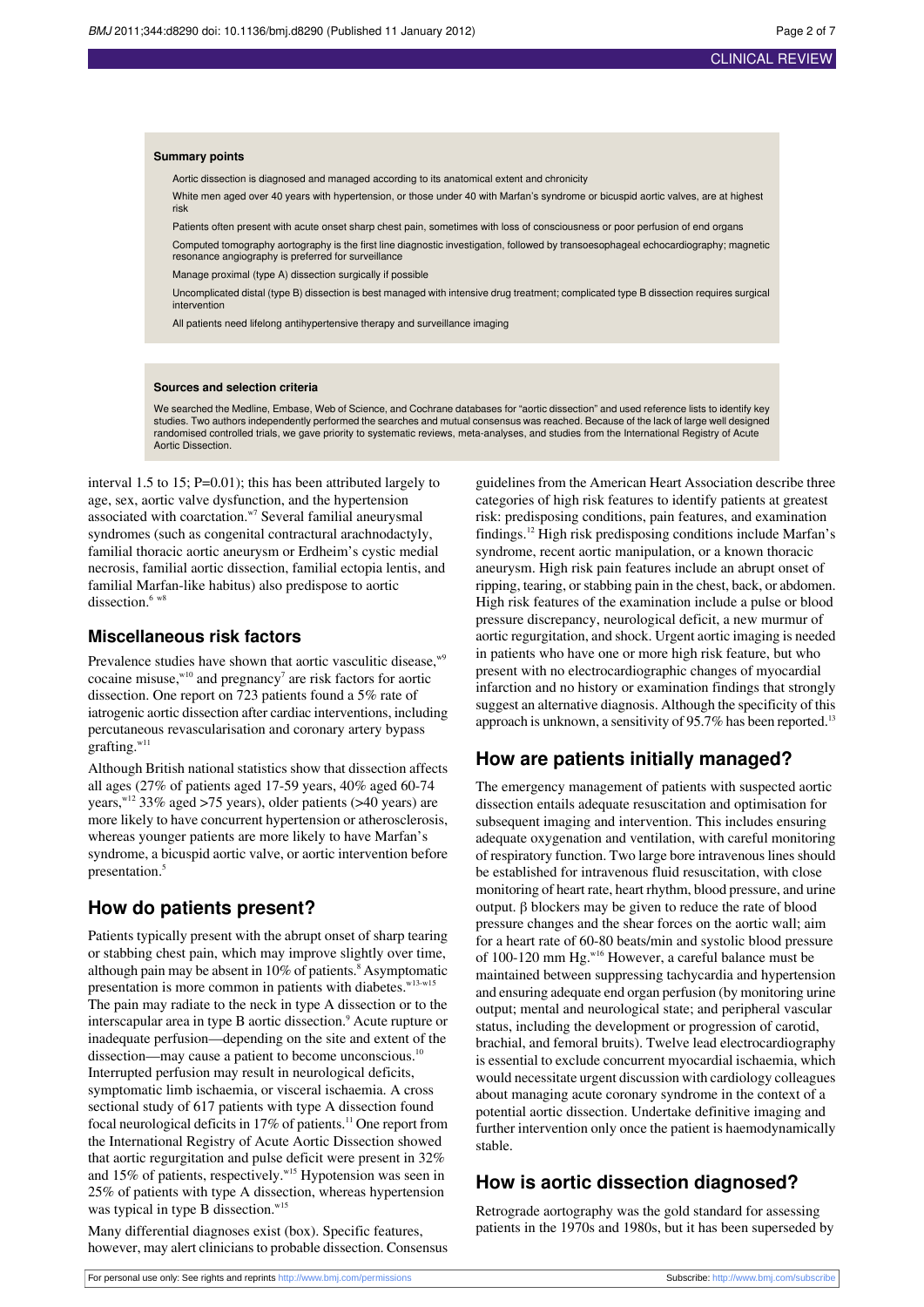## CLINICAL REVIEW

#### **A patient's perspective**

I was relaxing at home one evening when I experienced sudden and extreme chest pain, which was followed by my left leg going numb. I called for an ambulance, which took me to the nearest hospital. After a computed tomography scan, I was diagnosed with a type A aortic dissection and transferred urgently to a regional vascular centre. The surgeons opened my chest and stitched a graft into the top of my<br>aorta. Unfortunately, I had a mild stroke afterwards, which they had warned me about. survived, considering the high mortality rate.

I stayed well for a year but then developed chest pain and fever. This gradually worsened over four weeks and I was again admitted to my local hospital, where a computed tomography scan showed that I had pneumonia, pleural effusion, and now a type B dissection. They<br>transferred me to the regional vascular centre, where the team decided that because this dis I did not need further intervention. I was investigated and treated for a bleeding stomach ulcer. I did well and was then discharged home but was readmitted a week later because I had recurrent chest pain and was coughing blood. A computed tomography scan found no clot in my lungs but showed that the aorta had increased in diameter from 5.9 cm to 7.9 cm. After three days in intensive care, where they controlled my blood pressure, I'm feeling better. I am still an inpatient at the regional vascular unit and am awaiting further surgery on my aorta. The surgeons have said that because of the complexity of my disease, I may be better suited to open rather than keyhole surgery.

#### **Differential diagnoses**

Patients with acute chest pain

Myocardial infarction Pulmonary embolism Spontaneous pneumothorax

Patients with acute abdominal or back pain

Ureteric colic Perforated viscus

Mesenteric ischaemia

Patients with pulse deficit Non-dissection related embolic disease

Patients with focal neurological deficit Stroke Cauda equina syndrome

cross sectional imaging, which performs better and has a better safety profile.<sup>14</sup>

Although chest radiography and electrocardiography are often ordered in the emergency care setting, these tests cannot establish or exclude the diagnosis of dissecting aortic aneurysm.<sup>w17</sup>

D-dimers are raised in aortic dissection and it has been suggested that a concentration below 500 ng/ml, which is already used to rule out pulmonary embolism, can exclude acute dissection (negative likelihood ratio of  $0.07$ ) in the first 24 hours.<sup>w18</sup> However, these data were derived from a population of patients undergoing imaging for dissection in a tertiary centre. The high pre-test probability of dissection in this group limits the applicability of the study's findings, and the safety of using D-dimer testing to screen for dissection in all patients with non-coronary chest pain requires further study. Biomarkers such assmooth muscle myosin heavy chain protein have also proved to be less than useful in diagnosis.<sup>w17</sup>

Computed tomography can help the clinician rapidly confirm or exclude aortic dissection, classify its extent, and diagnose any complications. Correct categorisation of type A or type B dissection (fig 1) is imperative to plan treatment. Patients commonly need more than one non-invasive imaging test to acquire all necessary information. A cross sectional study of 464 patients reported computed tomography angiography as the initial investigation in 61% of cases, echocardiography in 33%, aortography in 4%, and magnetic resonance angiography in  $2\%$ .

## **Computed tomography angiography**

Multidetector computed tomography angiography is recommended by the European Society of Cardiology as the

first line of investigation for patients with suspected acute dissection.<sup>1</sup> This investigation can assess factors that are important in the planning of open or endovascular surgery, including the extent of dissection, the relative calibre of true and false lumens, and the involvement of aortic side branches. A meta-analysis of 1139 patients with aortic dissection found that multidetector computed tomography angiography had a sensitivity of 100%, specificity of 98%, and diagnostic odds ratio of 6.5.<sup>w20</sup> Outside the emergency setting, electrocardiogram gated computed tomography can provide dynamic information, although its spatial resolution is inferior to magnetic resonance imaging, $w^{21}$  which reduces its usefulness in planning complex aortic repairs. The disadvantages of computed tomography angiography include the need to use potentially nephrotoxic contrast media, exposure to ionising radiation, and inability to assess functional aortic insufficiency.

#### **Echocardiography**

A small prospective cohort study showed that in patients presenting in shock, transthoracic echocardiography had a 78.3% sensitivity and 83.0% specificity for diagnosing proximal dissection.<sup>15</sup> However, the role of this modality is limited because it cannot accurately visualise the descending aorta in most patients, despite its ability to diagnose aortic incompetence. The combined use of transthoracic echocardiography and computed tomography is useful in the absence of multidetector computed tomography functional imaging. $w^{22}$  A meta-analysis of cohort studies (1139 patients) found that transoesophageal echocardiography accurately visualised the entire thoracic aorta (sensitivity 98.0%, specificity 95.0%, diagnostic odds ratio 6.1) and, despite the requirement for oesophageal intubation, can be performed at the bedside. $w^{20}$  Unlike static imaging, transoesophageal echocardiography detects aortic regurgitation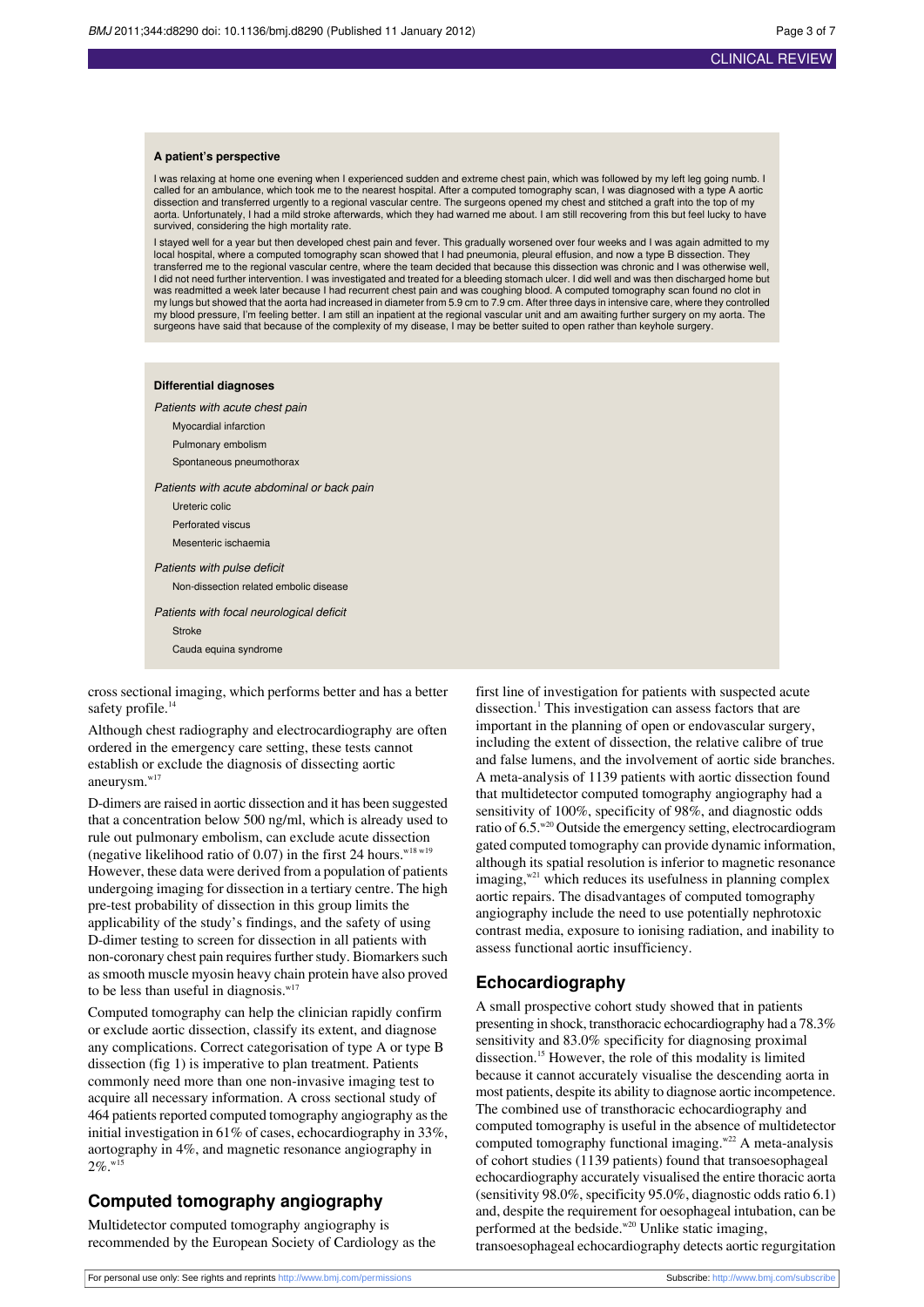or pericardial effusion and can provide intraoperative assessment of operator position within the vessel lumen, although it cannot assess the abdominal aorta.<sup>9</sup> The operator dependency of transthoracic and transoesophageal echocardiography limits their accuracy and accessibility.

#### **Magnetic resonance angiography**

A meta-analysis of diagnostic studies showed magnetic resonance angiography to have a sensitivity of 98% and specificity of 98%, with diagnostic odds ratio of 6.8, in the diagnosis of dissecting aortic aneurysm.<sup>w20</sup> Gadolinium contrast agents used in magnetic resonance angiography are less nephrotoxic than iodinated substances used for computed tomography angiography and there is no associated ionising radiation.w23 Disadvantages include its limited use in patients with claustrophobia or metal devices, although it can be used in those with nitinol aortic stent grafts. $<sup>1</sup>$  Long acquisition times</sup> and limited availability reduce its usefulness in the emergency setting, for which computed tomography angiography is ideal. Magnetic resonance angiography offers greater potential for long term surveillance of treated dissection and for the assessment of stable patients presenting with chronic dissection.<sup>1</sup>

## **How is aortic dissection managed?**

Owing to the paucity of evidence from randomised controlled trials, the management of aortic dissection is mainly guided by data from international registries, large series, and expert consensus.<sup>1</sup> <sup>16</sup> <sup>17</sup> The balance between medical and surgical management depends on the anatomical features of the lesion and its physiological sequelae.

## **Type A dissection**

Cross sectional studies from the International Registry of Acute Aortic Dissection have suggested that, if left untreated, proximal (Stanford type A or DeBakey type I or II) dissection carries a one week mortality of 50-91% owing to complications such as aortic rupture, stroke, visceral ischaemia, cardiac tamponade, and circulatory failure.<sup>w15</sup> Drug treatment alone results in a mortality of nearly 20% by 24 hours and 30% by 48 hours (fig  $2\mathbb{U}$ .<sup>w15</sup> Urgent cardiac surgical consultation is therefore imperative. Surgery involves replacing the affected ascending aorta, with or without the aortic arch, with a prosthetic graft; this procedure has an in-hospital mortality of 15-35%.  $W^{24-w28}$  A variety of techniques may be needed. For example, proximal extension of the dissection to the aortic valve or ostia of the coronary arteries may require replacement or resuspension of the aortic valve,<sup>1</sup> or coronary artery bypass.<sup>w29</sup> The International Registry of Acute Aortic Dissection reported these techniques in 24% and 15% of type A dissections, respectively.<sup>w30</sup> Together with adjunctive measures such as hypothermic circulatory arrest and perfusion of the head vessels, w<sub>31</sub> surgery for proximal aortic dissection has three year and five year survival rates of 75% (standard deviation 5%) and 73% (6%), respectively.<sup>14</sup>

## **Acute type B dissection**

The development of complicated dissection—defined by the presence of visceral or limb ischaemia, rupture, refractory pain, or uncontrollable hypertension—isthe key factor that determines both intervention and outcome for patients with type B dissection.<sup>1</sup> w13 w15 w17 w20 w32 w33

For uncomplicated acute type B dissection, series have shown that drug treatment alone can result in 78% three year survival after discharge from hospital.<sup>18</sup> Current guidelines deem this a

difficult benchmark to surpass,<sup>16</sup> and medical management remains the gold standard. Careful regulation of systolic blood pressure at 100-120 mm Hg is needed to minimise haemodynamic shear stress and discourage rupture. $N^{17}$  β blockers (such as propranolol and metoprolol) are first line agents. Calcium channel blockers(such as non-dihydropyridine agents) are useful in patients with chronic obstructive pulmonary disease and those who cannot tolerate β blockers.<sup>1 12</sup> Endovascular treatment is increasingly possible with low mortality,<sup>19</sup> and its role in uncomplicated acute type B dissection will be clarified by the results of the Acute Dissection Stent-grafting or Best Medical Treatment (ADSORB) trial (NCT00742274), which will randomise patients to best medical treatment, with and without stent grafting. Until these data are available, uncomplicated type B dissection should be medically managed. Intervention, usually endovascular repair using a stent graft, is necessary for complicated acute type B dissection.<sup>1</sup> A prospective cohort study of 159 patients reported that, if untreated, this pathology carries a mortality of  $50\%$ . Conventional open surgery for complicated dissection has a 30 day mortality of 30%,<sup>20</sup> whereas meta-analysis has shown that endovascular treatment has a 30 day mortality of  $9.8\%$ <sup>21</sup> Long term postoperative surveillance is mandatory: a prospective cohort study of 125 patients suggested that complete thrombosis of the false lumen may be achieved in only 44% of cases, with 20% of dissections rupturing within five years from continual aortic expansion.<sup>w35</sup> Multiple cohort studies have shown that even after complete false lumen thrombosis, 16% of patients develop evidence of dissection in the unstented distal aorta, which requires surgical reintervention. $^{w35-w37}$ 

#### **Chronic type B dissection**

Uncomplicated chronic type B dissection can be managed conservatively, but many of these patients develop complications, the foremost of which is formation of an aneurysm, which may require surgical intervention. Data on the natural course of the disease suggest that 15% of chronic type B dissections will be complicated by an aneurysm,<sup>w38</sup> and ongoing research is directed at predicting patients at high risk of this complication, so that they can be targeted for earlier intervention.<sup>22</sup>

Chronic dissection is difficult to treat. Conventional open surgery has an appreciable death rate and poses considerable physiological challenges, including the need for posterolateral thoracotomy, single lung ventilation, cardiopulmonary bypass, hypothermia, heparinisation, cerebrospinal fluid drainage, and circulatory arrest to prevent stroke and paraplegia. $\frac{1000 \text{ m}}{39}$  The endovascular approach is associated with less morbidity and mortality; a systematic review of 810 patients found that one year survival is higher after endovascular stenting than after open surgery (endovascular surgery 93%; open surgery 79%).<sup>23</sup> However, the long term efficacy of an endovascular approach to preventing long term aortic related death is still unclear.

## **How should patients be followed up?**

Ten year survival rates of patients who are discharged from hospital range from 30% to  $60\%$ .<sup>24 w25-w28 w40</sup> The underlying pathophysiology of aortic medial disease and defective wall structure confers an ongoing risk of further dissection, aneurysmal degeneration, and rupture.<sup>13</sup> A prospective cohort study of 721 patients found this risk to be higher in women and that annual mortality was 12% once the aortic diameter exceeded 6 cm.w41 Consequently, the European Society of Cardiology recommends regular cross sectional imaging of the aorta,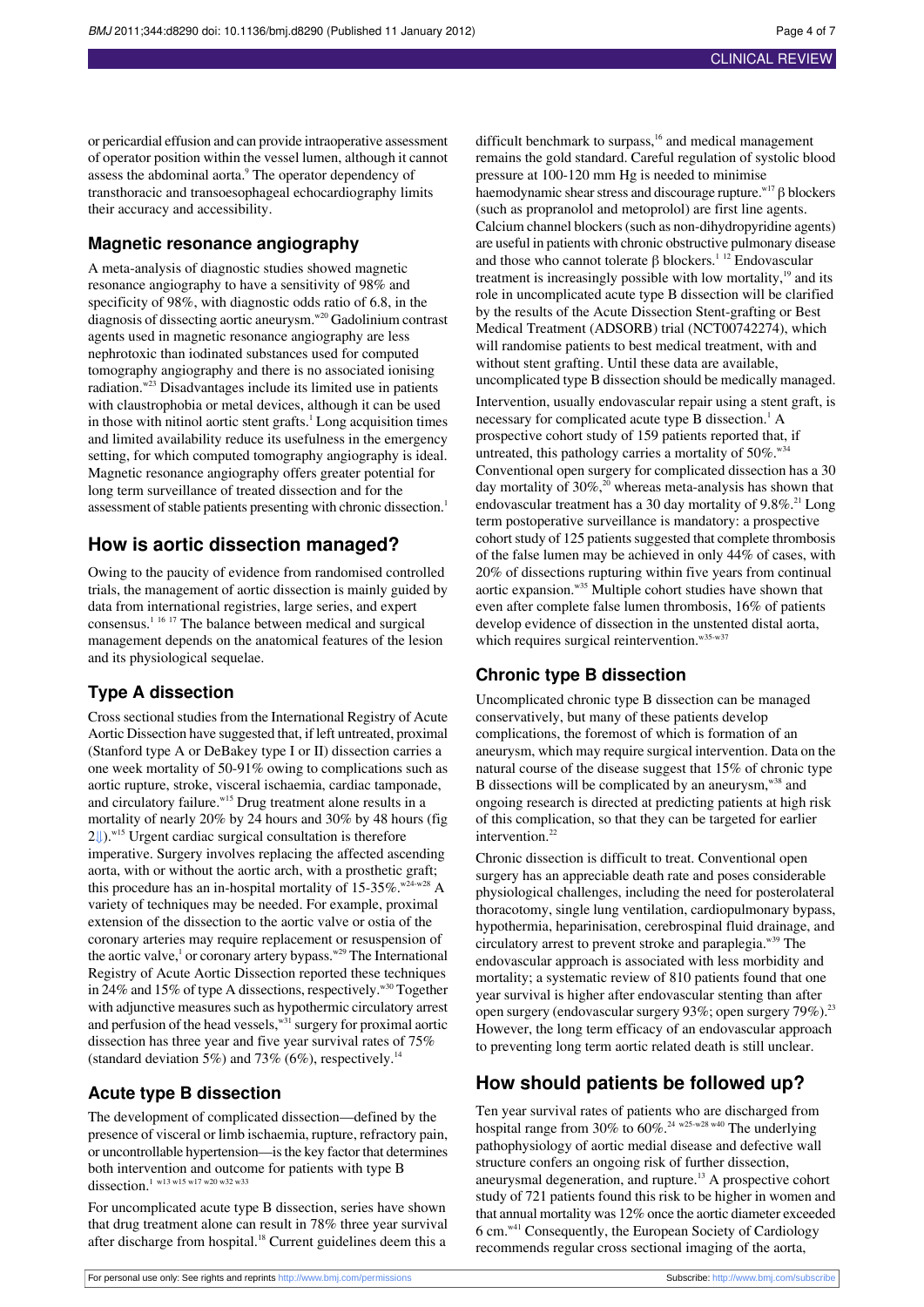The sequelae of endovascular and open repair also merit surveillance. A small prospective cohort study reported that reintervention was needed in 27.5% of patients after open repair because of extension or recurrence of dissection, formation of a localised aneurysm remote from the original repair, graft dehiscence, aortic regurgitation, or infection.<sup>28</sup> A systematic review of the mid-term outcomes of endovascular treatment found high rates of reintervention for late morbidities, such as endoleak (8.1%), formation of a distal aneurysm (7.8%), and rupture (3.0%), thereby justifying mandatory postoperative surveillance.<sup>29</sup>

Contributors: SGT conceived the review, extracted evidence, and drafted the manuscript. AK, BOP and PJEH coauthored the article (including article direction, interpreting the literature, and editing the manuscript). MMT is guarantor.

Competing interests: All authors have completed the ICMJE uniform disclosure form at [www.icmje.org/coi\\_disclosure.pdf](http://www.icmje.org/coi_disclosure.pdf) (available on request from the corresponding author) and declare: no support from any organisation for the submitted work; no financial relationships with any organisations that might have an interest in the submitted work in the previous three years; no other relationships or activities that could appear to have influenced the submitted work.

Provenance and peer review: Not commissioned; externally peer reviewed.

Patient consent obtained.

- Erbel R, Alfonso F, Boileau C, Dirsch O, Eber B, Haverich A, et al. Diagnosis and management of aortic dissection. Eur Heart J 2001;22:1642-81.
- 2 Olsson C, Thelin S, Stahle E, Ekbom A, Granath F. Thoracic aortic aneurysm and dissection: increasing prevalence and improved outcomes reported in a nationwide population-based study of more than 14 000 cases from 1987 to 2002. Circulation 2006;114:2611-8.
- 3 Hinchliffe RJ, Halawa M, Holt PJ, Morgan R, Loftus I, Thompson MM. Aortic dissection and its endovascular management. J Cardiovasc Surg (Torino) 2008;49:449-60.
- 4 Nienaber CA, Eagle KA. Aortic dissection: new frontiers in diagnosis and management: Part I: from etiology to diagnostic strategies. Circulation 2003;108:628-35.
- 5 Januzzi JL, Isselbacher EM, Fattori R, Cooper JV, Smith DE, Fang J, et al. Characterizing the young patient with aortic dissection: results from the International Registry of Aortic Dissection (IRAD). J Am Coll Cardiol 2004;43:665-9.
- 6 Albornoz G, Coady MA, Roberts M, Davies RR, Tranquilli M, Rizzo JA, et al. Familial thoracic aortic aneurysms and dissections—incidence, modes of inheritance, and phenotypic patterns. Ann Thorac Surg 2006;82:1400-5.
- 7 Suzuki T, Mehta RH, Ince H, Nagai R, Sakomura Y, Weber F, et al. Clinical profiles and outcomes of acute type B aortic dissection in the current era: lessons from the International Registry of Aortic Dissection (IRAD). Circulation 2003;108(suppl 1):II312-7.
- 8 Von Kodolitsch Y, Schwartz AG, Nienaber CA. Clinical prediction of acute aortic dissection. Arch Intern Med 2000;160:2977-82.
- 9 Karthikesalingam A, Holt PJ, Hinchliffe RJ, Thompson MM, Loftus IM. The diagnosis and management of aortic dissection. Vasc Endovascular Surg 2010;44:165-9.
- 10 Ranasinghe AM, Strong D, Boland B, Bonser RS. Acute aortic dissection. BM. 2011;343:d4487.
- 11 Collins JS, Evangelista A, Nienaber CA, Bossone E, Fang J, Cooper JV, et al. Differences in clinical presentation, management, and outcomes of acute type a aortic dissection in patients with and without previous cardiac surgery. Circulation 2004;110(11 suppl 1):II237-42.
- 12 Hiratzka LF, Bakris GL, Beckman JA, Bersin RM, Carr VF, Casey DE Jr, et al. 2010 ACCF/AHA/AATS/ACR/ASA/SCA/SCAI/SIR/STS/SVM guidelines for the diagnosis and management of patients with Thoracic Aortic Disease: a report of the American College of Cardiology Foundation/American Heart Association Task Force on Practice Guidelines, American Association for Thoracic Surgery, American College of Radiology, American Stroke Association, Society of Cardiovascular Anesthesiologists, Society for Cardiovascular Angiography and Interventions, Society of Interventional Radiology, Society of Thoracic Surgeons, and Society for Vascular Medicine. Circulation 2010;121:e266-369.
- Rogers AM, Hermann LK, Booher AM, Nienaber CA, Williams DM, Kazerooni EA, et al. Sensitivity of the aortic dissection detection risk score, a novel guideline-based tool for identification of acute aortic dissection at initial presentation: results from the international registry of acute aortic dissection. Circulation 2010;123:2213-8.
- 14 Ince H, Nienaber CA. Diagnosis and management of patients with aortic dissection. Heart 2007;93:266-70.
- 15 Nienaber CA, von Kodolitsch Y, Nicolas V, Siglow V, Piepho A, Brockhoff C, et al. The diagnosis of thoracic aortic dissection by noninvasive imaging procedures. N Engl J Med 1993;328:1-9.
- 16 Svensson LG, Kouchoukos NT, Miller DC, Bavaria JE, Coselli JS, Curi MA, et al. Expert consensus document on the treatment of descending thoracic aortic disease using endovascular stent-grafts. Ann Thorac Surg 2008;85(1 suppl):S1-41.
- 17 Tsai TT, Trimarchi S, Nienaber CA. Acute aortic dissection: perspectives from the International Registry of Acute Aortic Dissection (IRAD). Eur J Vasc Endovasc Surg 2009;37:149-59.
- 18 Tsai TT, Fattori R, Trimarchi S, Isselbacher E, Myrmel T, Evangelista A, et al. Long-term survival in patients presenting with type B acute aortic dissection: insights from the International Registry of Acute Aortic Dissection. Circulation 2006;114:2226-31.
- 19 Dake MD, Kato N, Mitchell RS, Semba CP, Razavi MK, Shimono T, et al. Endovascular stent-graft placement for the treatment of acute aortic dissection. N Engl J Med 1999;340:1546-52.
- 20 Trimarchi S, Nienaber CA, Rampoldi V, Myrmel T, Suzuki T, Bossone E, et al. Role and results of surgery in acute type B aortic dissection: insights from the International Registry of Acute Aortic Dissection (IRAD). Circulation 2006;114(1 suppl):I357-64.
- 21 Eggebrecht H, Nienaber CA, Neuhauser M, Baumgart D, Kische S, Schmermund A, et al. Endovascular stent-graft placement in aortic dissection: a meta-analysis. Eur Heart J 2006;27:489-98.
- 22 Chan YC, Clough RE, Taylor PR. Predicting aneurysmal dilatation after type B aortic dissection. Eur J Vasc Endovasc Surg 2011;42:464-6.
- 23 Subramanian S, Roselli EE. Thoracic aortic dissection: long-term results of endovascular and open repair. Semin Vasc Surg 2009;22:61-8.
- 24 Umana JP, Lai DT, Mitchell RS, Moore KA, Rodriguez F, Robbins RC, et al. Is medical therapy still the optimal treatment strategy for patients with acute type B aortic dissections? J Thorac Cardiovasc Surg 2002;124:896-910.
- 25 Nienaber CA, Von Kodolitsch Y. Therapeutic management of patients with Marfa syndrome: focus on cardiovascular involvement. Cardiol Rev 1999;7:332-41.
- 26 Finkbohner R, Johnston D, Crawford ES, Coselli J, Milewicz DM. Marfan syndrome. Long-term survival and complications after aortic aneurysm repair. Circulation 1995;91:728-33.
- 27 Silverman DI, Burton KJ, Gray J, Bosner MS, Kouchoukos NT, Roman MJ, et al. Life expectancy in the Marfan syndrome. Am J Cardiol 1995;75:157-60.
- 28 Fattori R, Bacchi-Reggiani L, Bertaccini P, Napoli G, Fusco F, Longo M, et al. Evolution of aortic dissection after surgical repair. Am J Cardiol 2000;86:868-72.
- 29 Thrumurthy SG, Karthikesalingam A, Patterson BO, Holt PJ, Hinchliffe RJ, Loftus IM, et al. A systematic review of mid-term outcomes of Thoracic Endovascular Repair (TEVAR) of chronic type B aortic dissection. Eur J Vasc Endovasc Surg 2011;42:632-47.
- 30 Nienaber CA, Rousseau H, Eggebrecht H, Kische S, Fattori R, Rehders TC, et al. Randomized comparison of strategies for type B aortic dissection: the INvestigation of STEnt Grafts in Aortic Dissection (INSTEAD) trial. Circulation 2009;120:2519-28.

**Accepted:** 13 December 2011

#### Cite this as: BMJ 2012;344:d8290

© BMJ Publishing Group Ltd 2011

CLINICAL REVIEW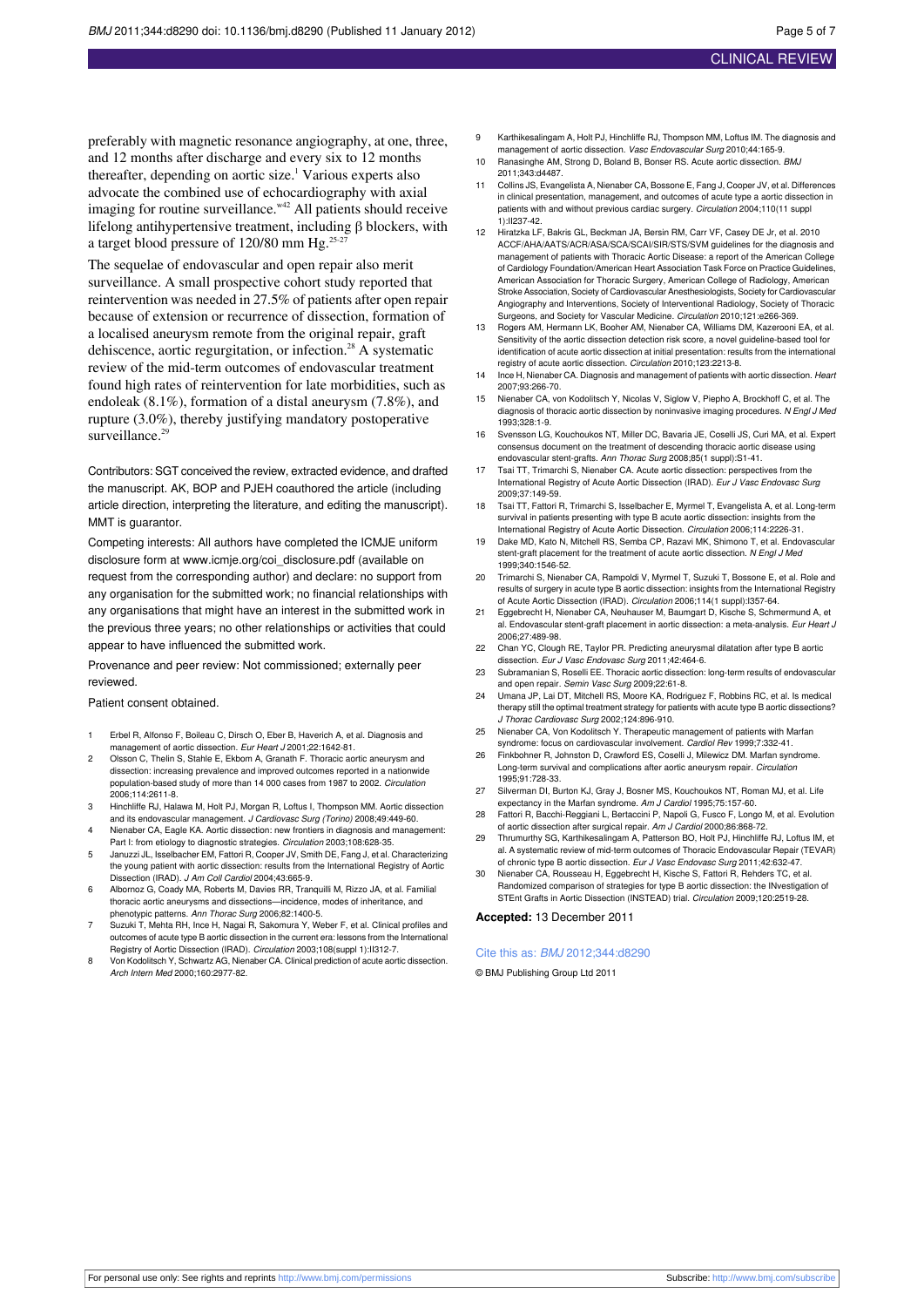## CLINICAL REVIEW

#### **Unanswered questions and ongoing research**

Which patients with uncomplicated type B dissection might benefit most from intervention? Research currently centres on defining a subgroup at greatest risk of future aneurysmal dilation despite best medical treatment (for example, aortic diameter >40 mm at presentation)

The INvestigation of STEnt Grafts in Aortic Dissection (INSTEAD) trial will report the long term outcomes of endovascular stent grafting for uncomplicated chronic type B dissection (conducted across seven European centres)

The Acute Dissection Stent-grafting or Best Medical Treatment (ADSORB) trial will report the success of endovascular stent grafting in patients randomised to best medical treatment with and without stent grafting for uncomplicated acute type B dissection

The mid-term success of stent grafting for dissection will be clarified by publication of the results of postmarket registries (CAPTIVIA (NCT01181947) and VIRTUE (NCT01213589)

#### **Additional educational resources**

#### Resources for patients

Patient UK information [\(www.patient.co.uk/doctor/Aortic-Dissection.htm](http://www.patient.co.uk/doctor/Aortic-Dissection.htm))—A relatively in-depth summary for patients interested in the risk factors, diagnosis, and treatment of aortic dissection

Mayo Clinic ([www.mayoclinic.com/health/aortic-dissection/DS00605\)](http://www.mayoclinic.com/health/aortic-dissection/DS00605)—Detailed information about aortic dissection for patients explained in a stepwise fashion

#### Resources for healthcare professionals

Hinchliffe RJ, Halawa M, Holt PJ, Morgan R, Loftus I, Thompson MM. Aortic dissection and its endovascular management. J Cardiovasc Surg (Torino) 2008;49:449-60

Braverman AC. Acute aortic dissection: clinician update. Circulation 2010;122:184-8

Kwolek CJ, Watkins MT. The INvestigation of STEnt Grafts in Aortic Dissection (INSTEAD) trial: the need for ongoing analysis. Circulation 2009;120:2513-4

#### **Tips for non-specialists**

Refer patients with confirmed aortic dissection (or symptomatic high risk patients) to a regional cardiovascular unit for urgent diagnostic investigation and treatment

Young patients with a history of connective tissue disease (such as Marfan's disease) or congenital cardiovascular disease (such as bicuspid aortic valves) are at high risk

Maintain systolic blood pressure at 100-120 mm Hg in patients with a history of dissection; prescribe antihypertensive drugs (including<br>β blockers) and deal with other modifiable cardiovascular risk factors

Ensure that patients with a history of dissection are enrolled in a surveillance programme at a regional cardiovascular unit

## <span id="page-5-0"></span>**Table**

#### **Table 1| European Society of Cardiologists' classification of acute aortic syndrome**

| <b>Classification</b> | Pathology                                                                          |
|-----------------------|------------------------------------------------------------------------------------|
| Type 1                | Classic dissection with true and false lumens separated by the dissecting membrane |
| Type 2                | Intramural haematoma                                                               |
| Type 3                | Discrete dissection with a bulge at the tear site but no haematoma                 |
| Type 4                | Penetrating aortic ulcer                                                           |
| Type 5                | Traumatic or iatrogenic dissection                                                 |